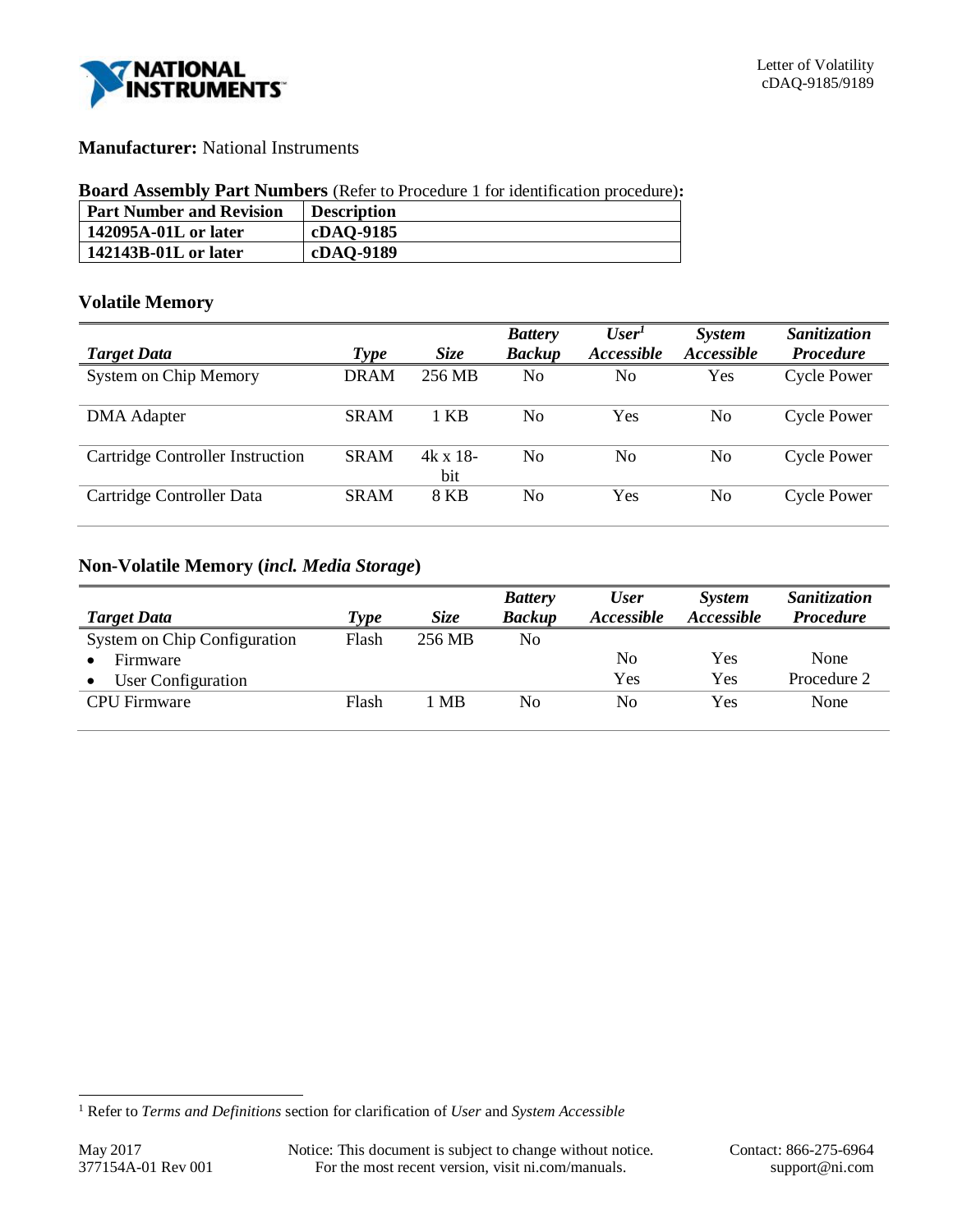

# **Procedures**

## **Procedure 1 – Board Assembly Part Number identification:**

To determine the Board Assembly Part Number and Revision, refer to the label applied to the surface of your product. The Assembly Part Number should be formatted as "P/N: #######a-##L.

# **Procedure 2 – System on Chip Configuration Flash (User Configuration):**

The user-accessible areas of the System on Chip Configuration Flash may be cleared by performing a factory reset once. To perform a factory reset, complete the following steps:

- 1. Press and hold the reset button on the chassis for five seconds or longer until the STATUS LED lights up.
- 2. Release the reset button. After the reset button is released, the chassis reboots into factory default mode, which returns the chassis User Configuration to the factory-set defaults.